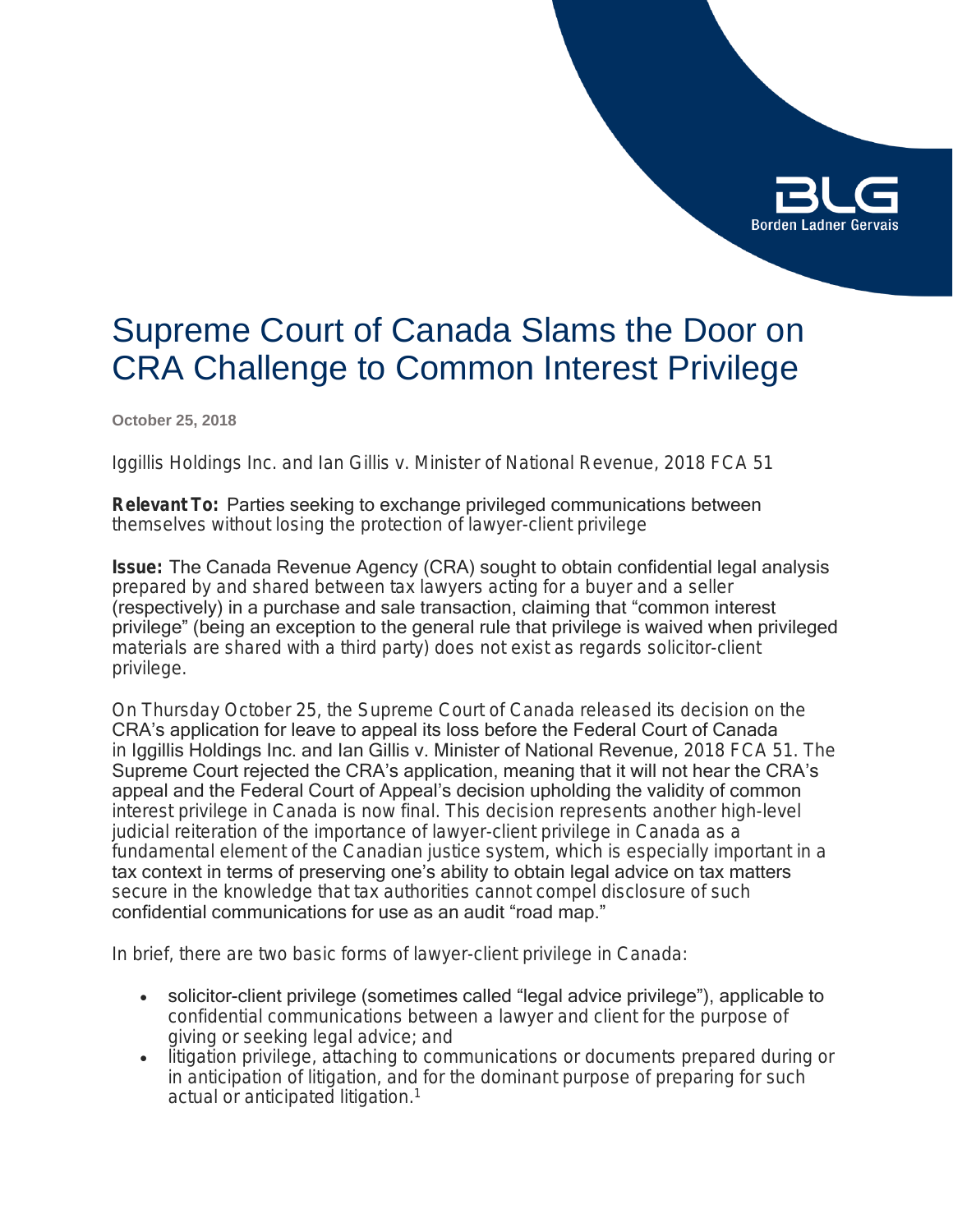In Iggillis, the CRA demanded production of a tax planning memorandum prepared by tax counsel for the purchaser of shares in a transaction apparently structured in a taxefficient manner largely by the purchaser but with significant input from Iggillis's tax counsel. Discussions between counsel resulted in a planning memorandum, describing the proposed planning steps and counsels' views as to the resulting tax implications. Counsels' confidential opinions were clearly protected from disclosure by solicitor-client privilege, and the parties took the position that such privilege was not waived when they shared their analysis with one another in the context of their common goals, but rather was protected by "common interest privilege." When the taxpayers refused to turn over the memorandum, the CRA sought a compliance order from the Federal Court of Canada.

The Federal Court judge agreed with the CRA, concluding (despite acknowledging "an overwhelming acceptance of [common interest privilege as a defence to waiver of solicitor-client privilege] in the common law world, except in thirteen states of the United States of America") that common interest privilege should not be accepted as a legally valid defence to waiver of solicitor-client privilege, largely for public policy reasons. The Federal Court of Appeal strongly disagreed, and overturned the lower court decision on the bases that (1) the lower court judge had rendered his decision based on what he thought the law should be, rather than what the law is, and (2) common interest privilege is in fact "strongly implanted in Canadian law." 2 The Federal Court of Appeal concluded:

". . . solicitor-client privilege is not waived when an opinion provided by a lawyer to one party is disclosed, on a confidential basis, to other parties with sufficient common interest in the same transactions. This principle applies whether the opinion is first disclosed to the client of the particular lawyer and then to the other parties or simultaneously to the client and the other parties. In each case, the solicitor-client privilege that applies to the communication by the lawyer to his or her client of a legal opinion is not waived when that opinion is disclosed, on a confidential basis, to other parties with sufficient common interest in the same transactions."

Taxpayers are well-advised to take whatever steps they reasonably can to create, assert and maintain lawyer-privilege in Canada wherever possible, privilege being the only refuge that can practically be relied upon for protecting sensitive communications and legal analysis from overzealous tax authorities. BLG's experts on lawyer-client privilege assist clients in understanding all aspects of this powerful tool for maintaining confidentiality over sensitive legal communications, including performing privilege audits to review the suitability of existing procedures for preserving and maintaining privilege and providing advice on improvements and best practices.

<sup>1</sup> For more on the law of privilege in a Canadian tax context, see "Canadian Appeals [Court Reaffirms Common Interest Privilege," Tax Notes International, April 2, 2018, p.](http://blg.com/en/News-And-Publications/Documents/Tax-Notes-Canadian-Appeals-Court-Reaffirms-Common-Interest-Privilege_-_APR2018.pdf)  [221](http://blg.com/en/News-And-Publications/Documents/Tax-Notes-Canadian-Appeals-Court-Reaffirms-Common-Interest-Privilege_-_APR2018.pdf).

<sup>2</sup> For more on the Court of Appeal's previous decision, [see previous BLG Bulletin](https://blg.com/en/News-And-Publications/Pages/Publication_5244.aspx)

By:

[Steve Suarez,](https://www.blg.com/en/people/s/suarez-steve) [Laurie Goldbach](https://www.blg.com/en/people/g/goldbach-laurie), [Nadia Effendi](https://www.blg.com/en/people/e/effendi-nadia)

Services: